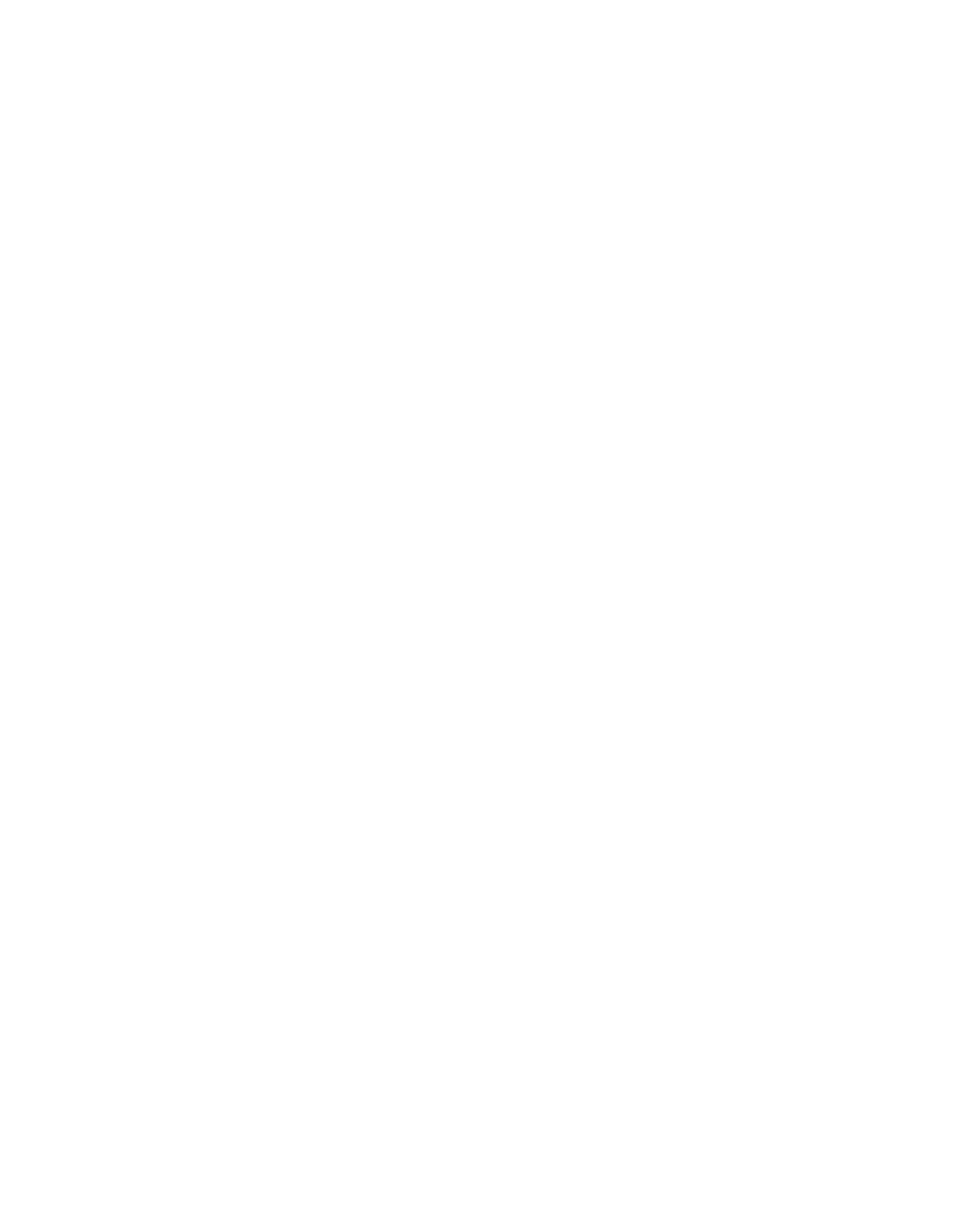# **CONTENT**

| <b>Club Treasurer job description</b>                  | 1              |
|--------------------------------------------------------|----------------|
| <b>Using Rotary's online tools</b>                     | $\mathbf{2}$   |
| Dues, Club invoices, and financial reporting           | $\mathbf{3}$   |
| Dues and fees                                          | 3              |
| Club dues                                              | 3              |
| District dues                                          | 3              |
| Club invoice (Rotary International dues)               | $\overline{4}$ |
| Club termination and reinstatement                     | 5              |
| Financial reporting                                    | 5              |
| Developing next year's budget                          | 6              |
| <b>Club and Rotary Foundation Contributions</b>        | $\overline{7}$ |
| Contributions                                          | 7              |
| <b>Club Foundations</b>                                | 8              |
| <b>Risk management for projects</b>                    | 9              |
| Risk management for youth programs                     | 10             |
| <b>District Training Assembly Discussion Questions</b> | 12             |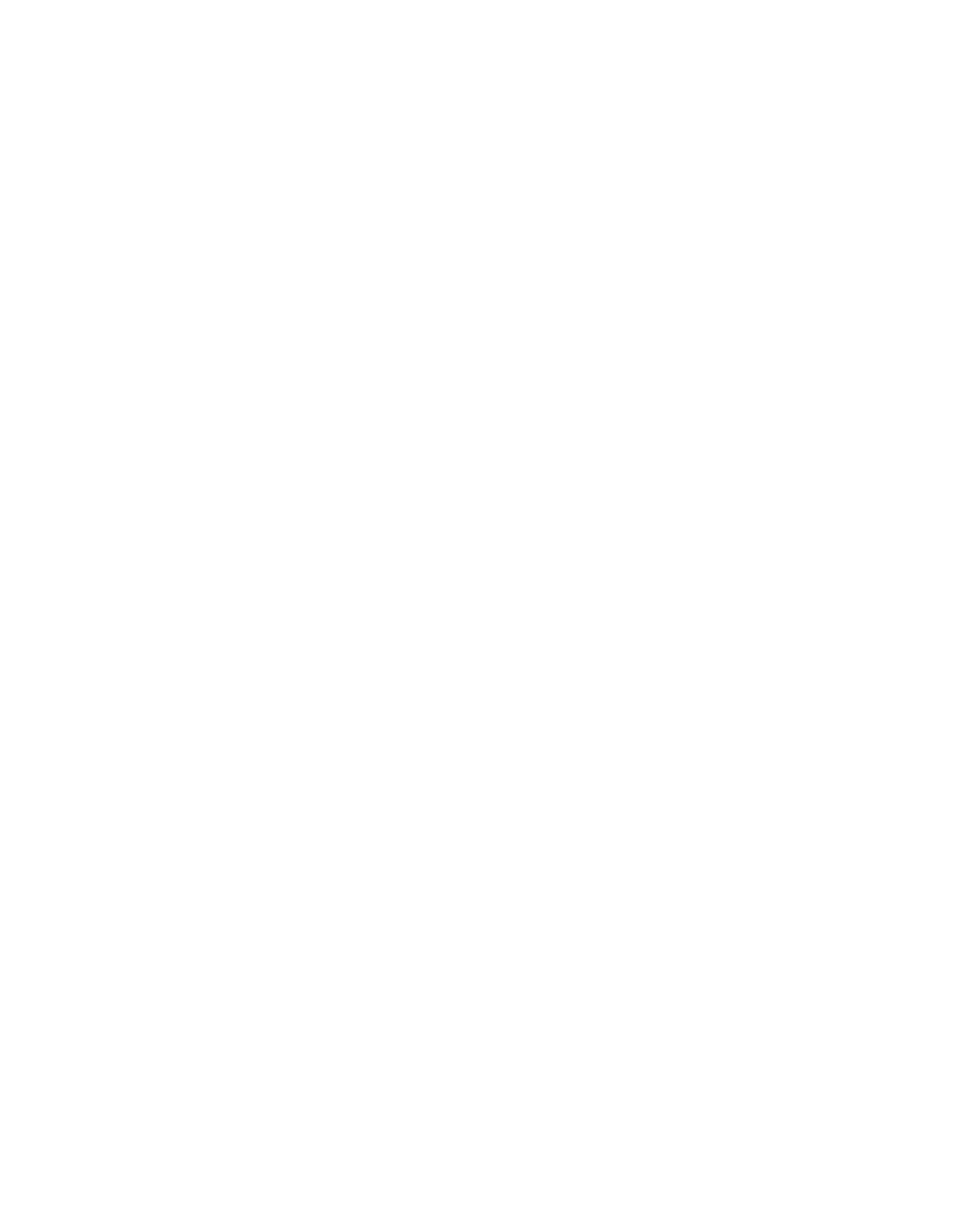# **CLUB TREASURER JOB DESCRIPTION**



 $\overline{\mathsf{I}}$ 

As club treasurer, you manage your club's finances and ensure good financial stewardship by tracking incoming and outgoing funds and following your club's budget. Here are some other responsibilities of the club treasurer.

| <b>Before you take office</b>                                                                              |
|------------------------------------------------------------------------------------------------------------|
| Review all the procedures with the outgoing treasurer                                                      |
| Review the club's financial history to determine its likely income and expenses                            |
| Receive funds, accounting records, and any related materials from the outgoing treasurer                   |
| Attend the district training assembly and the district conference                                          |
| Learn how funds are allocated for club committees                                                          |
| During the fiscal year                                                                                     |
| Maintain club financial and historical records in accordance with local document retention<br>laws         |
| Work with the club secretary on invoicing all club members for their dues and fees                         |
| Collect dues payments and use these funds to pay the club's financial obligations                          |
| Manage club and project funds, including paying bills and other expenses                                   |
| Distribute grant and scholarship funds                                                                     |
| Work with The Rotary Foundation to submit contributions on behalf of club members and<br>manage grants     |
| Give monthly reports to your club's board                                                                  |
| File your club's taxes, if required to do so by local or national code                                     |
| At the end of your term                                                                                    |
| Work with the incoming board to plan next year's budget. The current board must approve the<br>new budget. |
| Write and present a detailed annual report at the end of the year                                          |
| Hand all records over to the incoming treasurer                                                            |

For any questions regarding your role, you can email the Rotary Support Center at [rotarysupportcenter@rotary.org](mailto:rotarysupportcenter@rotary.org) or call +1-866-9-ROTARY (+1-866-976-8279) toll-free within the U.S. and Canada. Rotarians outside North America should contact the [international office](https://my.rotary.org/en/international-offices) for their area.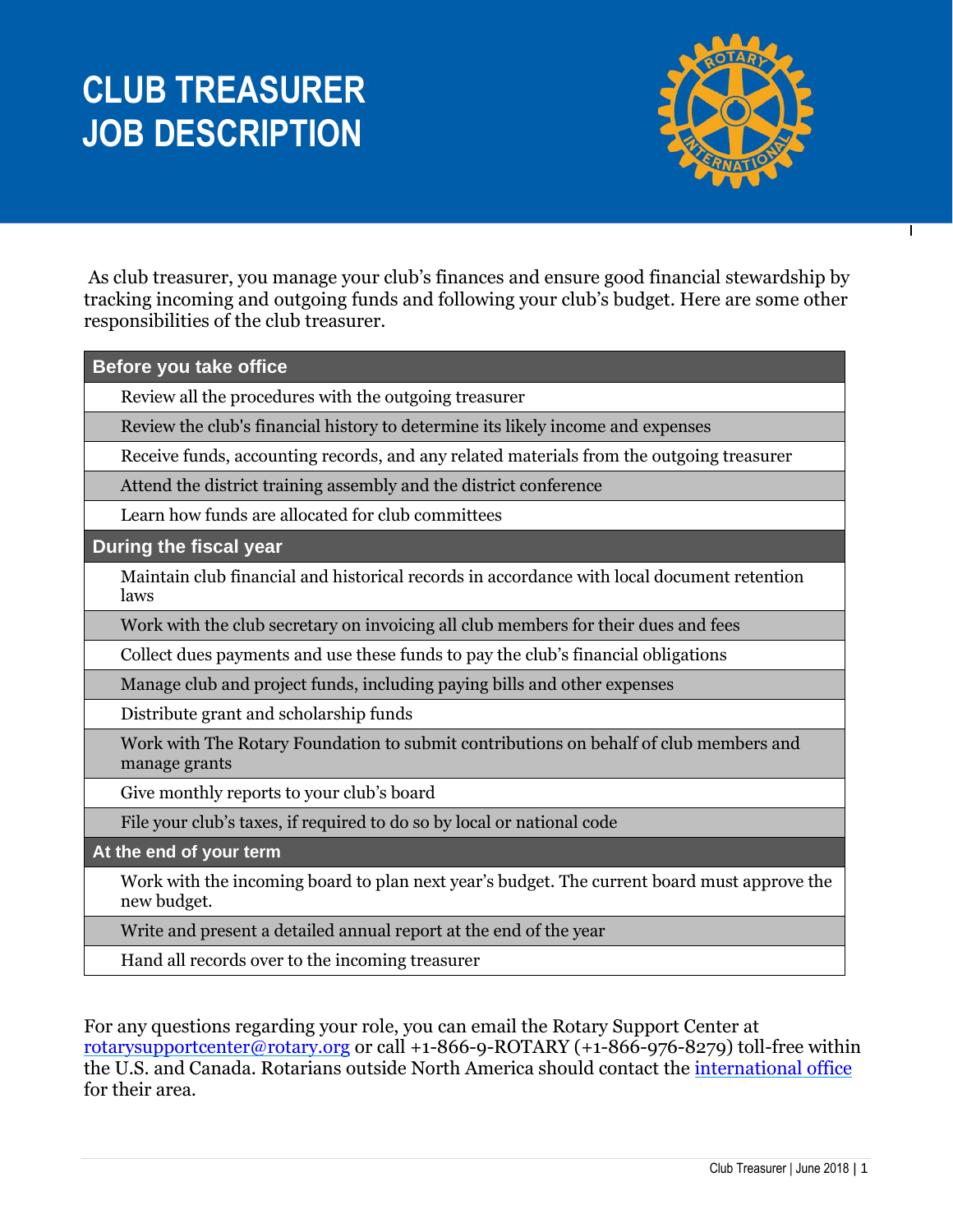# **CLUB TREASURER USING ROTARY'S ONLINE TOOLS**



Make sure your club president or secretary adds you as a club officer in My Rotary by 1 February for the following year so you have access to Rotary's online tools and club information.

You can use Rotary's online tools to:

- Customize and share your profile to easily network with your fellow Rotarians
- Join or start a [discussion group](https://www.rotary.org/myrotary/en/exchange-ideas/groups) to share best practices and hear innovative ideas
- View a [dashboard](http://www.rotary.org/myrotary) of important links and documents
- [View club trends and historical data](http://www.rotary.org/clubcentral) in Rotary Club Central

Rotary's online tools make it easy to do club business quickly and efficiently and ensure that Rotary has accurate records for your club. To find them, sign in to My [Rotary,](https://my.rotary.org/en) navigate to the Manage tab, then go to Club Administration.

You can use My Rotary to:

- Update your personal information
- Review and edit your club's goals and its progress toward them in [Rotary Club Central](https://www.rotary.org/myrotary/en/secure/13301)
- Generate club reports
- [Update club data](https://www.rotary.org/myrotary/en/document/how-update-club-data)
- View your daily club balance report
- View the most recent club invoice and membership list
- Review [contribution and recognition reports](https://my.rotary.org/en/manage/club-district-administration/reports), including your club's contributions to SHARE and PolioPlus
- Search the [Official Directory](https://www.rotary.org/myrotary/en/secure/13011)

As a club leader, you can delegate your administrative tasks on My Rotary to another team member. This temporary permission, known as delegation, is not intended to relieve you of your duties; it simply extends your access to My Rotary to another club leader with a My Rotary account. Your delegate can't view your personal information, such as your profile, contribution history, or discussion group activity. This person can, however, access the same tools and sensitive information that you can. See [How to Delegate Your Online Access](https://my.rotary.org/en/document/how-delegate-your-online-access) for more information.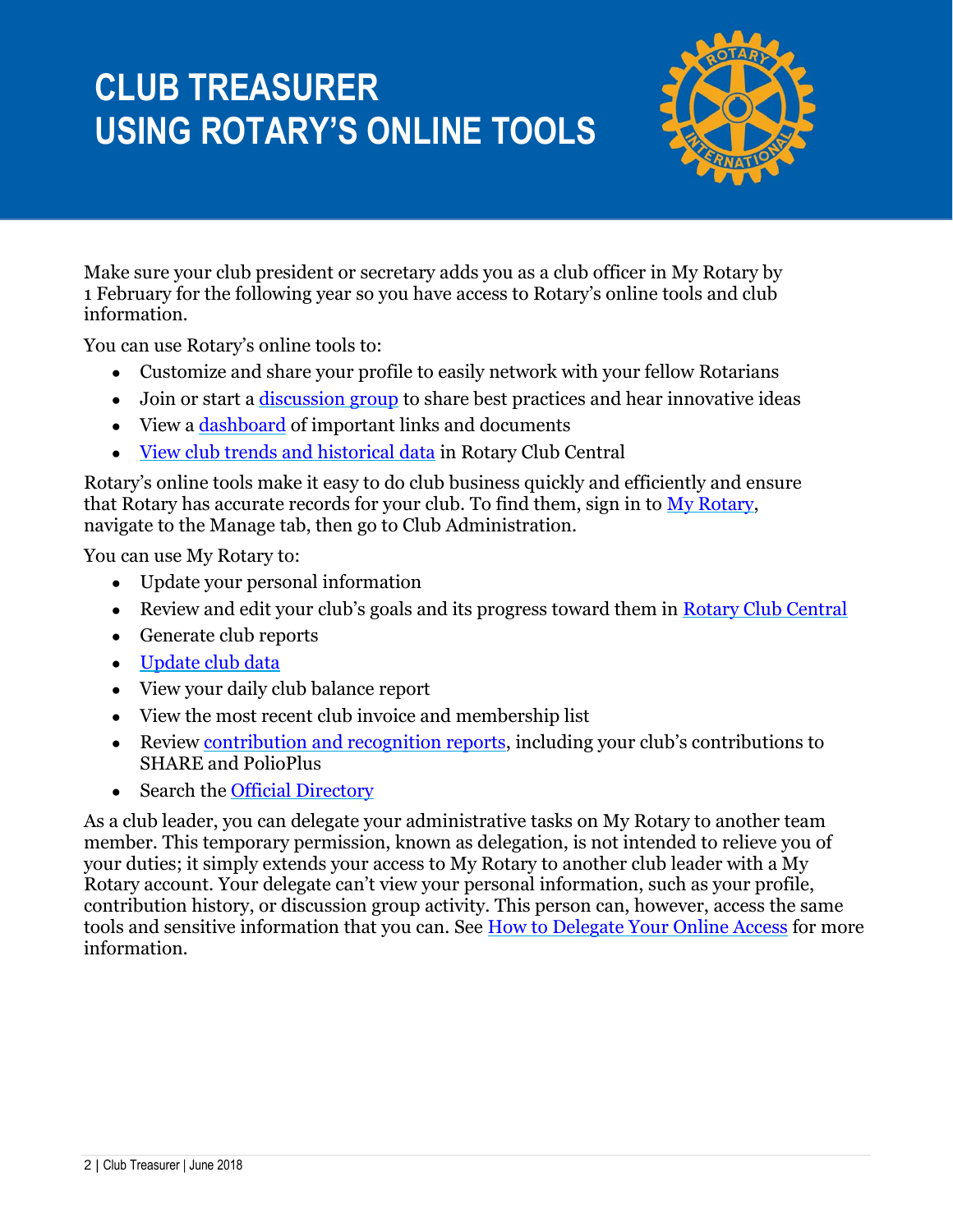# **DUES, CLUB INVOICES, AND FINANCIAL REPORTING**



Your club is responsible for managing and tracking incoming and outgoing funds, and following the budget created in the previous year. This includes promoting and ensuring transparent financial practices. Appoint a finance committee to provide oversight and help with succession planning, if possible.

The secretary and treasurer work with the president to ensure that club finances are reviewed by the board and invoices are paid on time. You share several responsibilities including:

- Collecting and recording dues
- Reviewing the club invoice and paying it on time
- Managing unpaid dues and fees
- Submitting Rotary Foundation contributions on behalf of your club

Decide together how you'll approach each task to help your club run efficiently.

### **DUES AND FEES**

Rotarians are required to pay dues and fees to their club, often the district, and Rotary International.

### **CLUB DUES**

Your club decides the amount members pay in club dues and if it will charge an admission fee. These dues cover expenses associated with meetings, meals, speaker gifts, and supplies.

If a member doesn't pay dues within 30 days after the due date, the secretary should send a notice that includes the amount owed and a deadline. If the dues aren't paid within 10 days of the notification, the board may choose to terminate the membership.

The board may consider reinstatement if the former member makes a petition and pays all debts to the club.

### **DISTRICT DUES**

Your district may charge each member a fee to fund district-sponsored activities. If it does, refer to your district's process for collecting the fee. Changing the fee requires the clubs' approval at the district training assembly, district conference, or presidents-elect training seminar.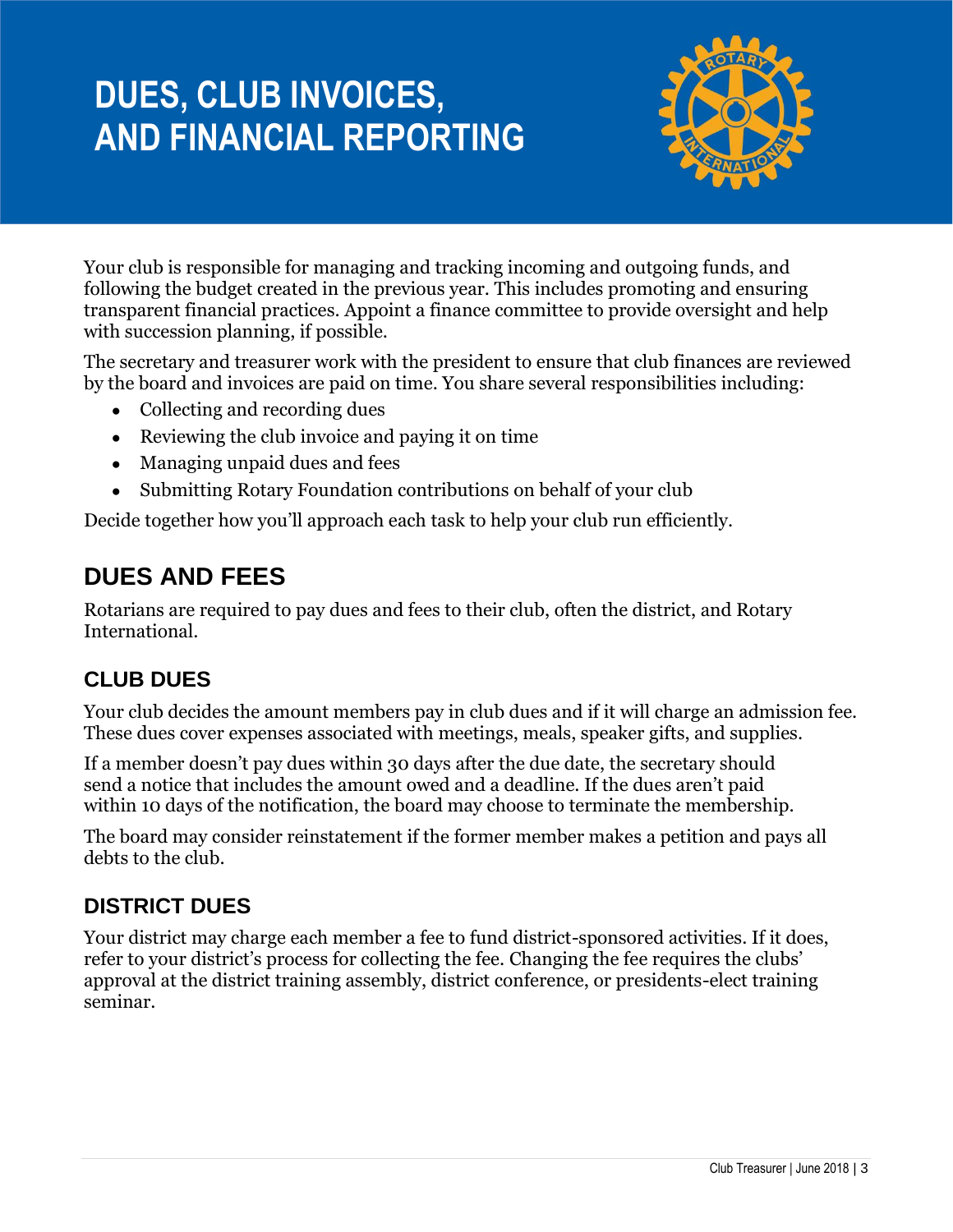### **CLUB INVOICE (ROTARY INTERNATIONAL DUES)**

Rotary International bills clubs twice a year for per-capita and prorated dues and RI fees. You will receive an invoice in early July and early January. You can pay or view your club invoice at [My Rotary.](https://my.rotary.org/en) Navigate to the Manage tab, then to Club Administration to find your club invoice. Find more information in the [Club Invoice FAQ.](https://my.rotary.org/en/club-invoice-faq)

#### • **RI PER CAPITA DUES**

Member dues are \$34.00 per half year in 2019-20, \$34.50 per half year in 2020-2021, \$35.00 per half year in 2021-2022, and \$35.50 per half year in 2022-2023.

RI dues are calculated based on the membership numbers reported to Rotary by 1 July and 1 January of each year. Since the balance is due in full and the amount can't be adjusted, it's important for the secretary and treasurer to work with the president to keep your member lists current.

#### • **RI FEES**

Rotary also charges members for mandatory magazine subscriptions, Council on Legislation fees, and other expenses such as insurance liability fees. Two Rotarians living at the same address may choose to subscribe jointly to The Rotarian or to the regional magazine assigned to their club. Fees for some regional magazines are collected directly by the editors.

Clubs in some countries may be subject to additional considerations for their dues and fees. Contact your [financial representative](https://my.rotary.org/en/contact/representatives) with any questions. Here are some examples:

- ➢ Clubs served by Rotary International in Great Britain and Ireland have their own dues structure.
- ➢ Clubs in Australia are subject to a goods and services tax for RI, district, and club dues, as well as for their regional magazine subscriptions.
- $\triangleright$  Clubs in India are subject to a service tax for RI, district, and club dues, as well as for registration fees for the Rotary convention and the presidential summit. Payment for the subscription to The Rotarian magazine is not subject to a service tax.
- ➢ In some countries, changes to club bylaws (such as dues increases) must be registered with the government.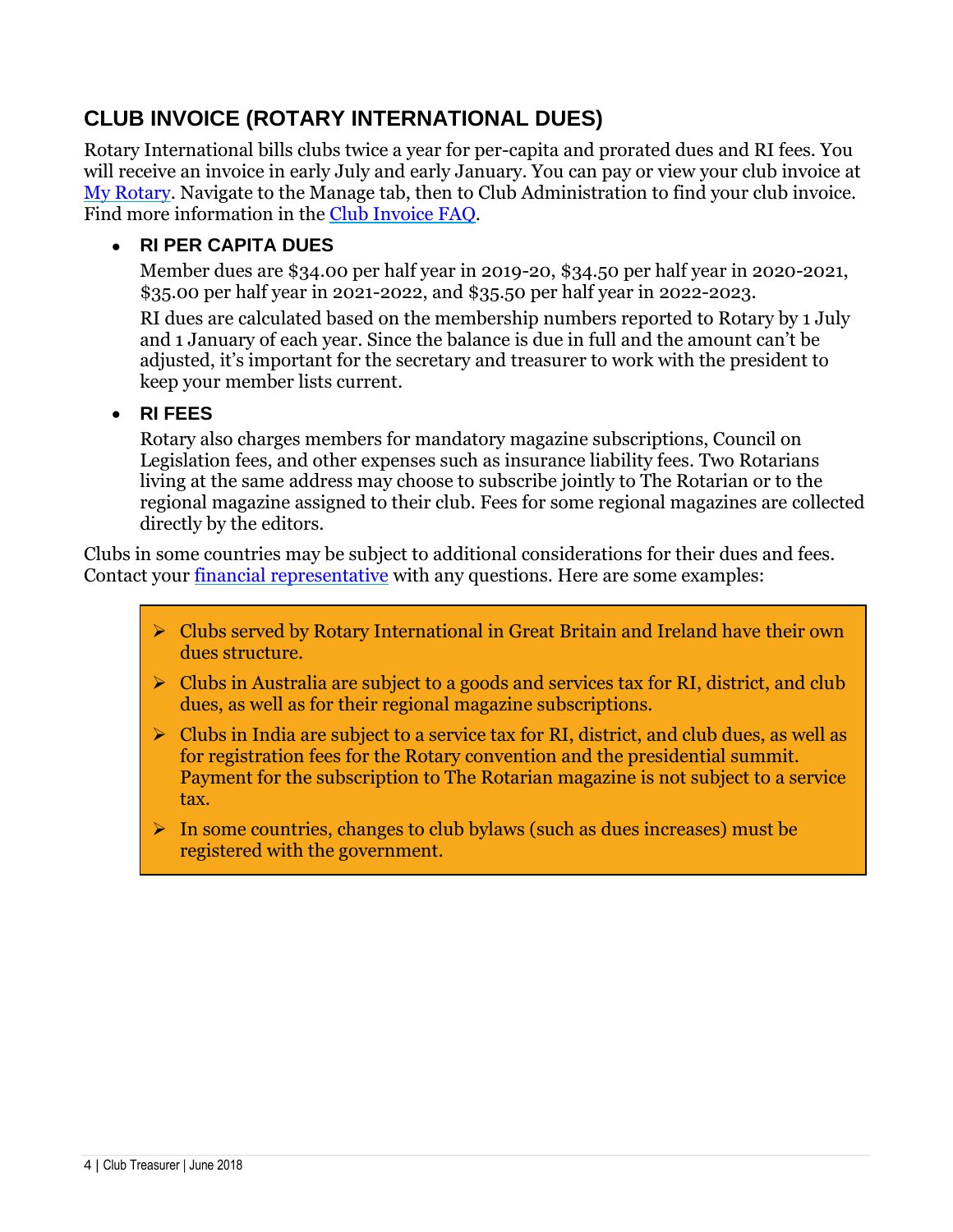### **CLUB TERMINATION AND REINSTATEMENT**

If your club doesn't pay its invoice, Rotary International will terminate its membership, and the club will no longer receive services from Rotary or the district. Rotary can also suspend or terminate a club if any member misuses funds from The Rotary Foundation. The following outlines the termination and reinstatement policy:

#### **Club invoice is generated on 1 July and 1 January**

- A reminder notice will be sent to clubs that owe \$250 or more 60 days after the due date.
- Clubs with unpaid obligations of \$250 or more will be terminated 120 days after the due date.

#### **Reinstatement requirements**

A club has up to 150 days (five months) to apply for reistatement.

#### To be reinstated:

- All past-due balances since termination must be paid.
- Club should pay a reinstatement fee of \$30 per member.

### **Loss of charter**

- If a club doesn't fulfill its entire financial responsibility within 150 days (five months) of termination, the club loses its original charter.
- The club won't be eligible for reinstatement.

### **FINANCIAL REPORTING**

Treasurers have these reporting responsibilities:

- Update the board monthly on the club's finances.
- Present the club's monthly expenses and income.
- Share the results of fundraising efforts and the overall budget each month.
- Give updates as needed at club meetings. Board and club meeting minutes should list account balances and disbursements, and these should match actual financial activity. Save all records in case the club has to account for the use of funds during a specific period.
- Present a midyear report at an annual meeting held before 31 December to elect officers. Include current-year income and expenses, along with a financial report on the previous year. Write a detailed annual report at the end of the Rotary year.
- Hire a qualified accountant who is not affiliated with your club to review the club's financial activity every year. If your club has a satellite, submit an audited or reviewed financial statement to your club president and board.

Treasurers may also be responsible for filing taxes for the club. Know your country's tax laws. Special requirements may apply if your club uses separate funds for scholarships or a foundation or if the club is incorporated. Consult an expert in your club or community about specific tax questions.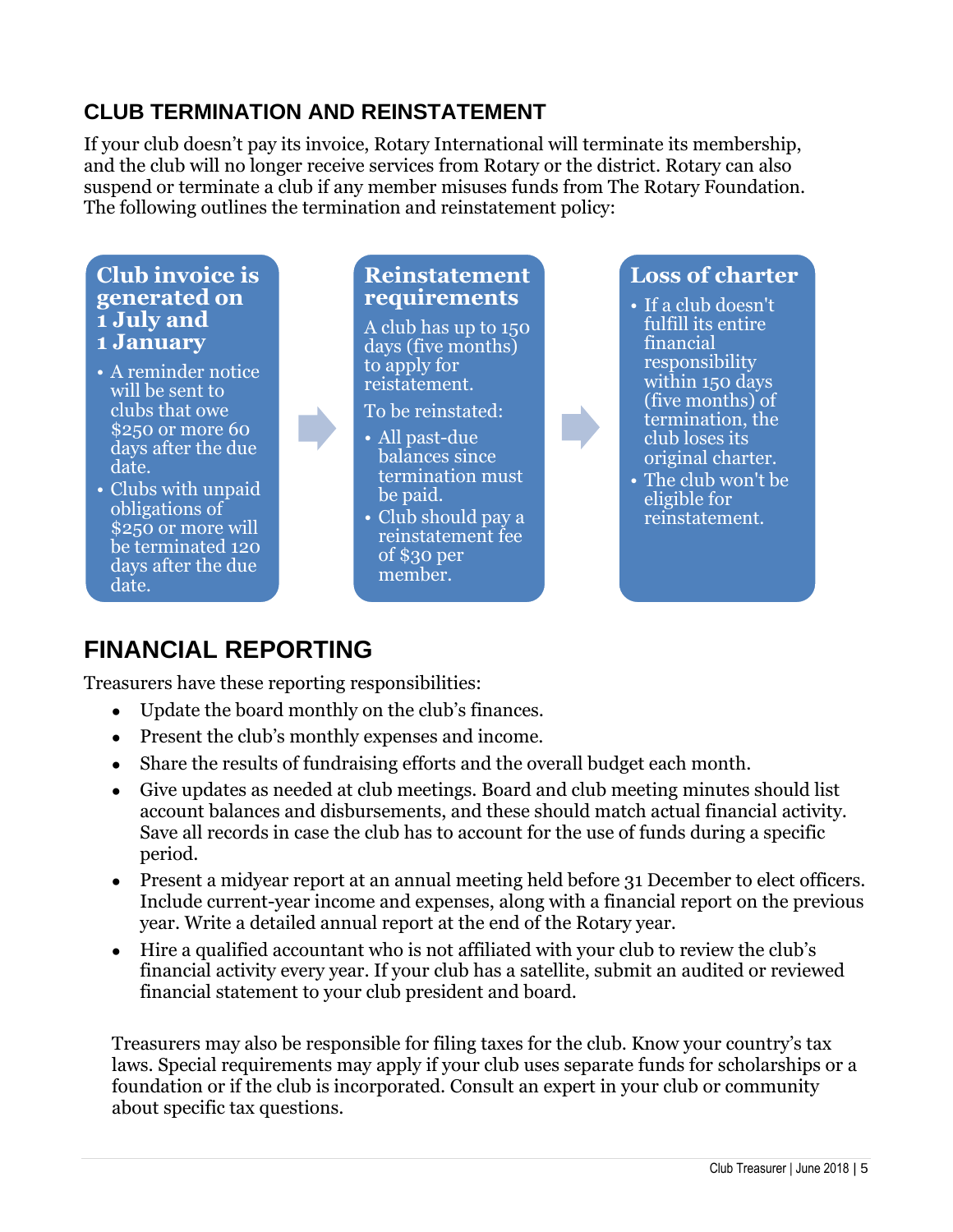Club officers can access contribution and recognition reports on [My Rotary.](https://my.rotary.org/en) At the start of the year, the secretary should give the previous year's club financial report to the treasurer so they can see any outstanding balances to be paid or fees to be collected. The

secretary should work with the treasurer to prepare a complete financial report to present at the first meeting of the new board.

Make sure that the financial status of the club documented in the minutes of club board meetings accurately reflects your club's budget.

## **DEVELOPING NEXT YEAR'S BUDGET**

The club's incoming board will develop a new budget for their Rotary year. Since the incoming board cannot make decisions until the members officially assume office, next year's budget must be approved by the current board.

To ensure continuity and minimize the need for drastic changes when planning the budget, the incoming treasurer and board should:

- Review the club's financial history to determine its likely income and expenses.
- Collaborate with the current treasurer and board to discuss what can be included in next year's budget.
- Update signature requirements on all checks and withdrawals, as officer positions and other roles change. Require two signatories for any withdrawal.
- Divide the income and expenses into club operations and charitable funds.
- Establish a reserve fund, if your club doesn't have one.

You can find an editable version of the budget worksheet on the [Learning Center](file://///RI-FS13/RotaryShared/SME%20Edits/Club%20Committee%20Course%20Materials/Club%20Treasurer/EN/COL%20Changes%202019/Rotary.org/learn) in the Club Treasurer Basics course.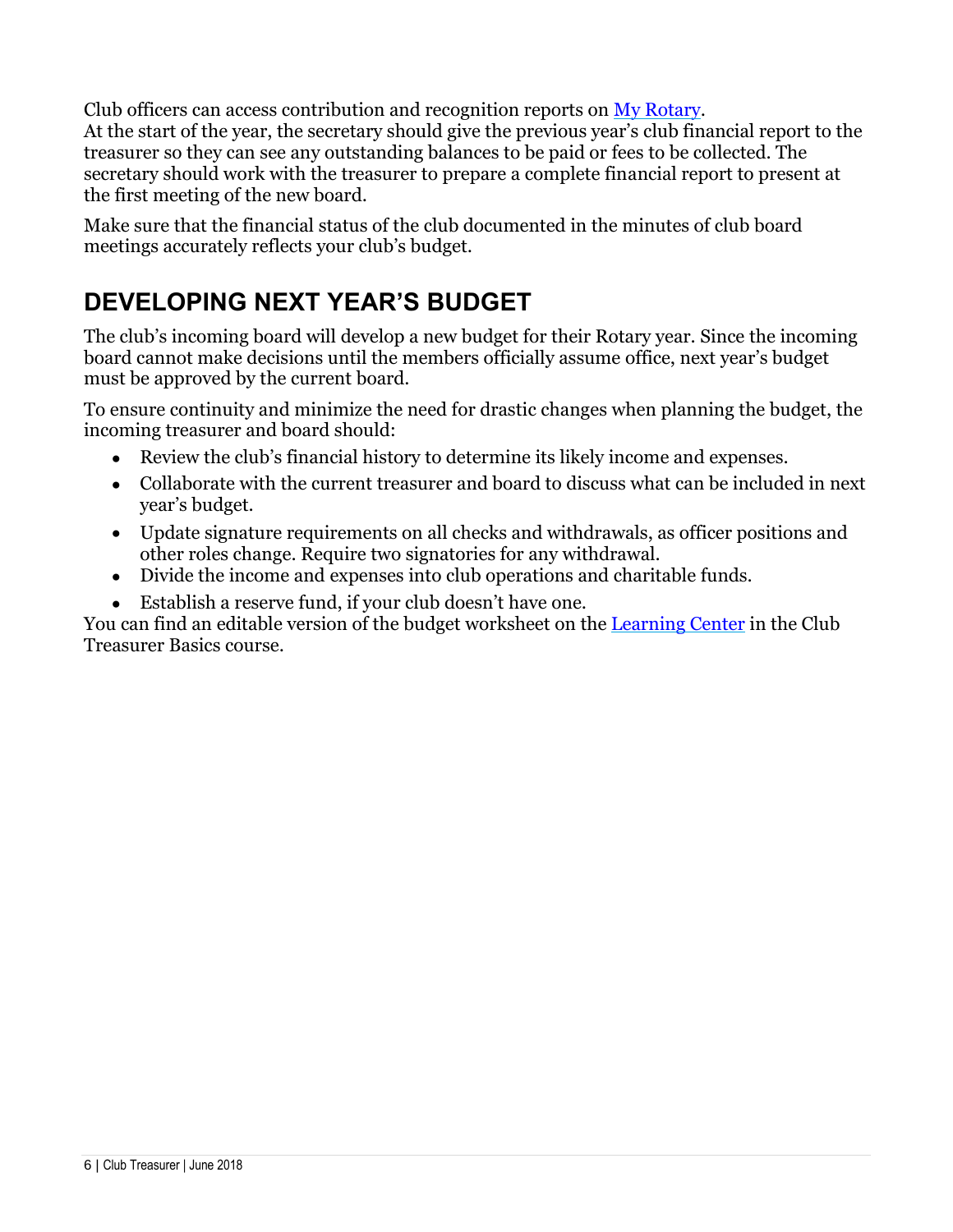# **CLUB AND ROTARY FOUNDATION CONTRIBUTIONS**



The Rotary Foundation, Rotary's charitable arm, is supported solely by voluntary contributions from Rotary members and friends. Club officers process and maintain records of contributions to The Rotary Foundation that aren't made through My Rotary.

- Make sure the treasurer's name has been reported in My Rotary.
- The treasurer will likely submit donations and help the club apply for and monitor grants. Work with your Rotary Foundation committee to manage Rotary grant funds and follow the reporting requirements. For more information, go to [Global Grants](https://my.rotary.org/en/take-action/apply-grants/global-grants) at My Rotary.

### **CONTRIBUTIONS**

Individual members and clubs may [donate to the Foundation](https://www.rotary.org/en/donate) any time by credit card on My Rotary and at Rotary.org. Club officers may also submit contributions on behalf of the club or one or more club members:

- After signing in to My Rotary, navigate to the Manage tab, then go to Club Administration. Scroll to the Club Giving section where you'll find options for making a contribution on behalf of a club or club members.
- Individual contributions may also be submitted by mail, email, or fax using [The Rotary Foundation Contribution Form.](https://www.rotary.org/myrotary/en/document/469)
- When sending multiple donations, complete a [Multiple Donor Form.](https://www.rotary.org/myrotary/en/document/10636)
- If sending contributions other than monetary gifts such as stock, appreciated securities, life insurance policies, property, and bequests, contact staff at [Rotary headquarters](https://my.rotary.org/en/contact/representatives) or your international office for assistance. See the Foundation's [Gift Acceptance Policy](https://www.rotary.org/myrotary/en/document/10936) for more information.
- Give your members a receipt for their dues and donations.

If you have questions about local laws or procedures, contact your [international office](https://www.rotary.org/myrotary/en/international-offices-0) or fiscal agents, located in Bangladesh, Chile, Colombia, Nepal, Pakistan, Peru, Sri Lanka, Thailand, Ukraine, and Venezuela. You can also contact your [financial representatives](https://www.rotary.org/myrotary/en/contact/representatives), who can answer many administrative questions and direct other inquiries to appropriate RI and Foundation staff.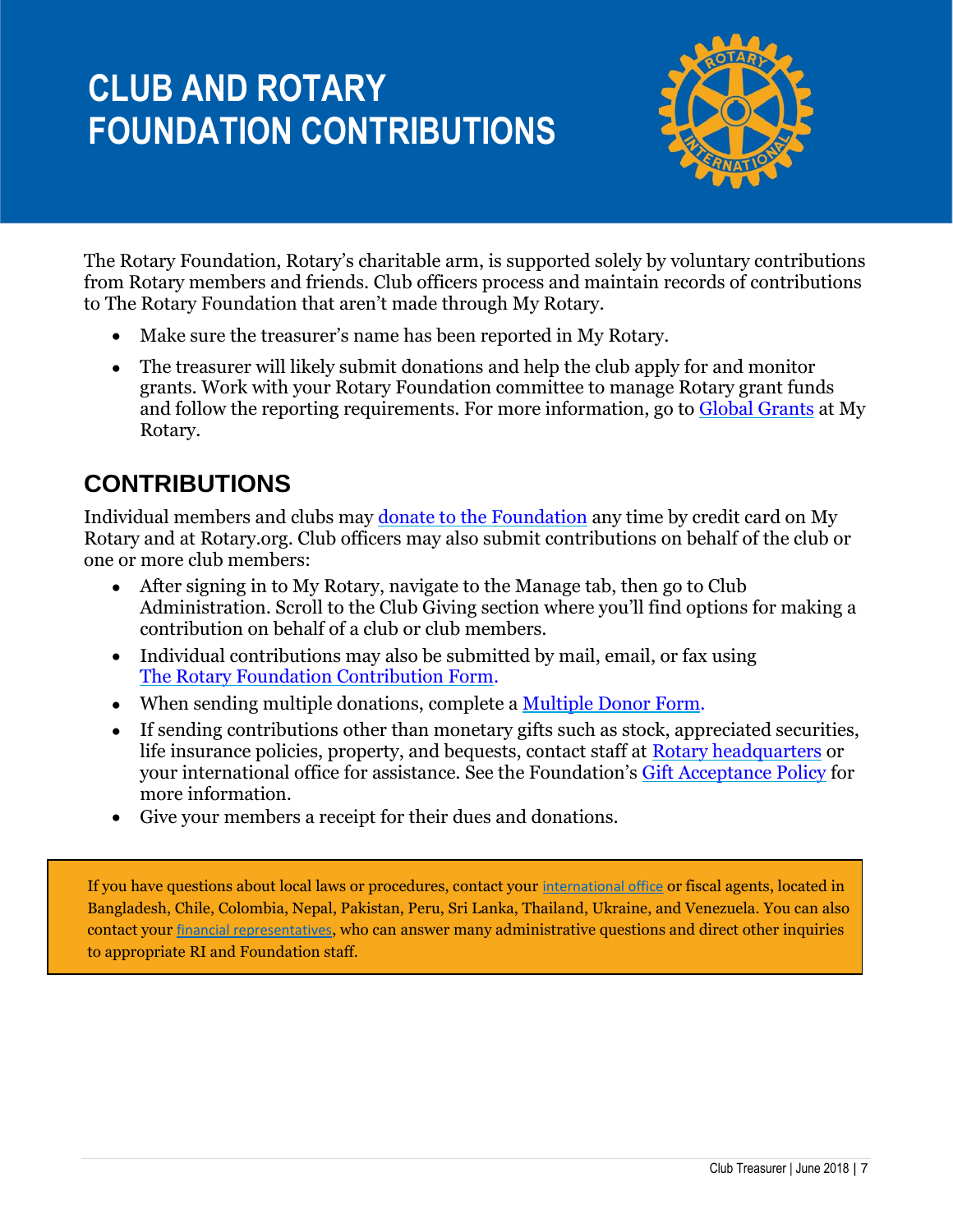## **CLUB FOUNDATIONS**

If your club has a foundation or plans to form one, be sure it follows local laws. Some countries require foundations to register with the government or follow specific rules. For example, a club that accepts contributions to its foundation is often expected to issue tax receipts from the foundation. Consult your local tax authority or fiscal agent about reporting requirements.

If you send a check from your club's foundation to The Rotary Foundation, it will be processed as a donation from your foundation; members will not receive recognition. If names are sent with the contributions, the individuals listed will receive the appropriate recognition points. The Rotary Foundation doesn't issue a tax receipt for these types of contributions; it is the club foundation's responsibility.

Clubs in India must comply with all local reporting requirements for grants, including submitting thorough records of how grant money is spent.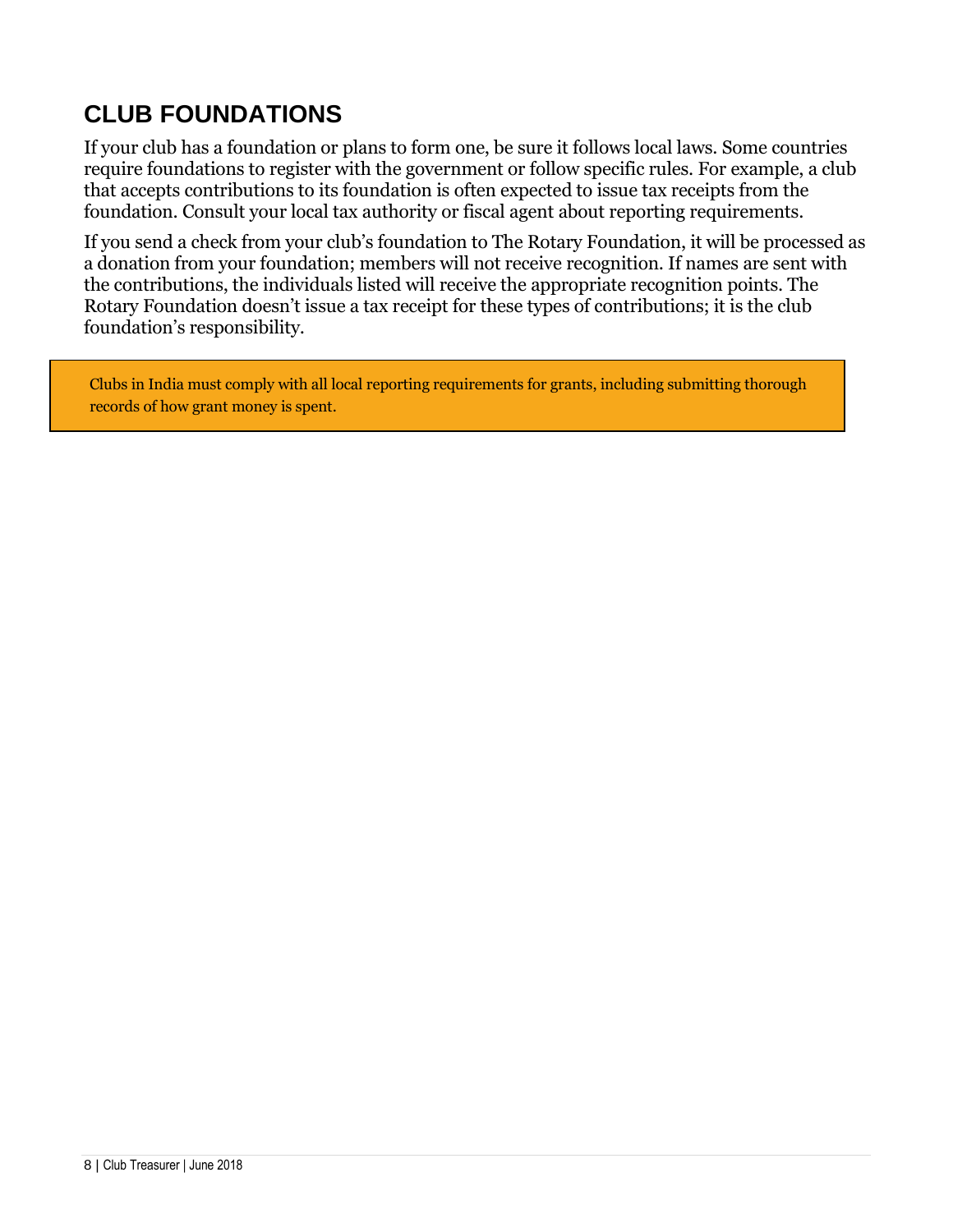## **RISK MANAGEMENT FOR PROJECTS**



You can help protect your club's assets and shield yourself and your club from liability by anticipating the possible risks associated with your club's activities. Being aware of risk and managing it will protect your members, program participants, and club assets.

Meet with the outgoing treasurer to learn about your club's risk management plan. Find out if the guidelines below are already in place and if any need to be set during your term.

Whether you're holding meetings, running fundraisers, or working with young people, risk management responsibilities are part of your role. In this context, "risk management" refers to a proactive process that aims to identify causes of possible loss and determine how to prevent them or lessen their financial impact. To manage risk:

- Review activities from the perspective of "What can go wrong?"
- Modify activities to lessen the risk
- Use contracts and agreements to clearly define roles and responsibilities of all parties involved (consult local legal counsel to draft and review legal documents)
- Follow established policies, procedures, and guidelines

We encourage clubs to obtain professional legal and insurance advice about liability protection. For example, seek professional advice about incorporating the club (or its activities) or buying appropriate liability insurance coverage.

Clubs in the United States and its territories and possessions are automatically covered by general liability and directors and officers/employment practices liability insurance through a program arranged by Rotary and paid for by U.S. Rotarians.

Clubs outside the U.S. should consider buying insurance if they do not have it. See article 72.050. of the [Rotary Code of Policies](https://my.rotary.org/en/document/rotary-code-policies) for additional information.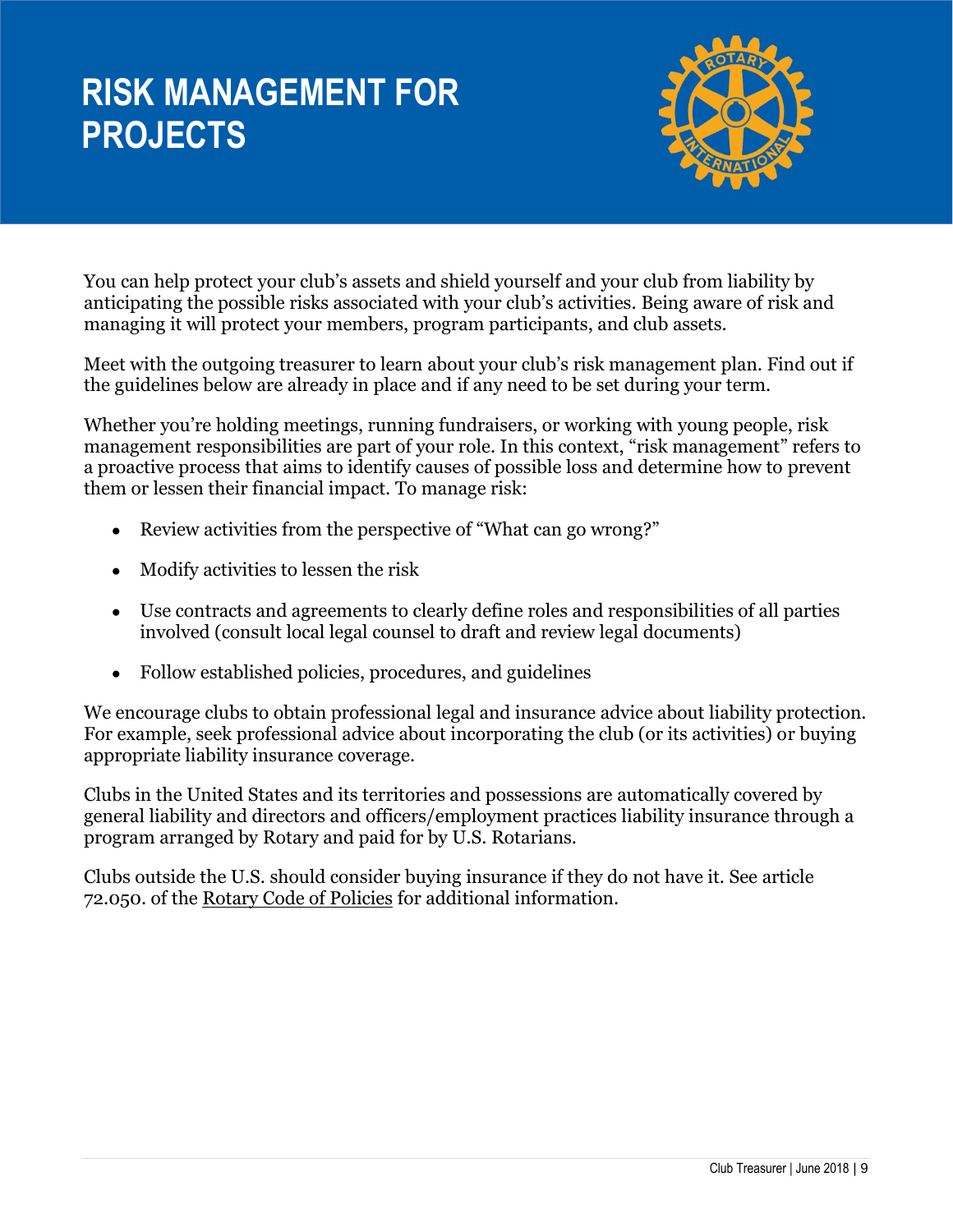# **RISK MANAGEMENT FOR YOUTH PROGRAMS**



It's important to know the risks, such as injury, illness, and abuse, involved in youth activities so that participants can make good choices to deal with these risks. Although awareness alone cannot prevent incidents, it can lead to thoughtful discussions and planning that can reduce incidents and their effects.

Consider developing a risk management program for working with youth that includes these steps:

- Develop and implement a district youth protection policy to prevent and address any potential physical, sexual, or emotional abuse or harassment.
- Establish a code of behavior for adults and youth involved in a program. Screen adults before they work with youth. In RIBI, the Disclosure and Barring Service (DBS) certificates may be required for club members working with young people and vulnerable adults. Contact [CDS@rotarygbi.org](mailto:CDS@rotarygbi.org) for more information.
- Maintain clear policies for any travel by youth, and have systems to communicate specific information with parents or guardians.
- Obtain the governor's approval for any activities involving minors that occur outside their local community or include overnight stays.
- Review your district's policies to ensure that they align with the Rotary guidelines developed by the Board for each youth program.
- Explore the risks and insurance needs in sponsoring a youth program or event. Consider these questions:
	- What happens if someone is injured?
	- What happens if a natural disaster occurs?
- Work to minimize potential losses by:
	- Buying liability insurance coverage that is adequate for your region
	- Developing an emergency plan and practicing it at least once during the program
	- Teaching participants about safe behavior during the program

While these steps are required for Youth Exchange district certification, they are also recommended for districts that participate in Interact, RYLA, or any other youth activity.

Clubs and districts are urged to contact their insurance brokers or agents to check if their insurance policies provide adequate coverage for their youth programs. Insurance becomes a complex issue when multiple districts or clubs sponsor a program, because each organization's coverage may differ.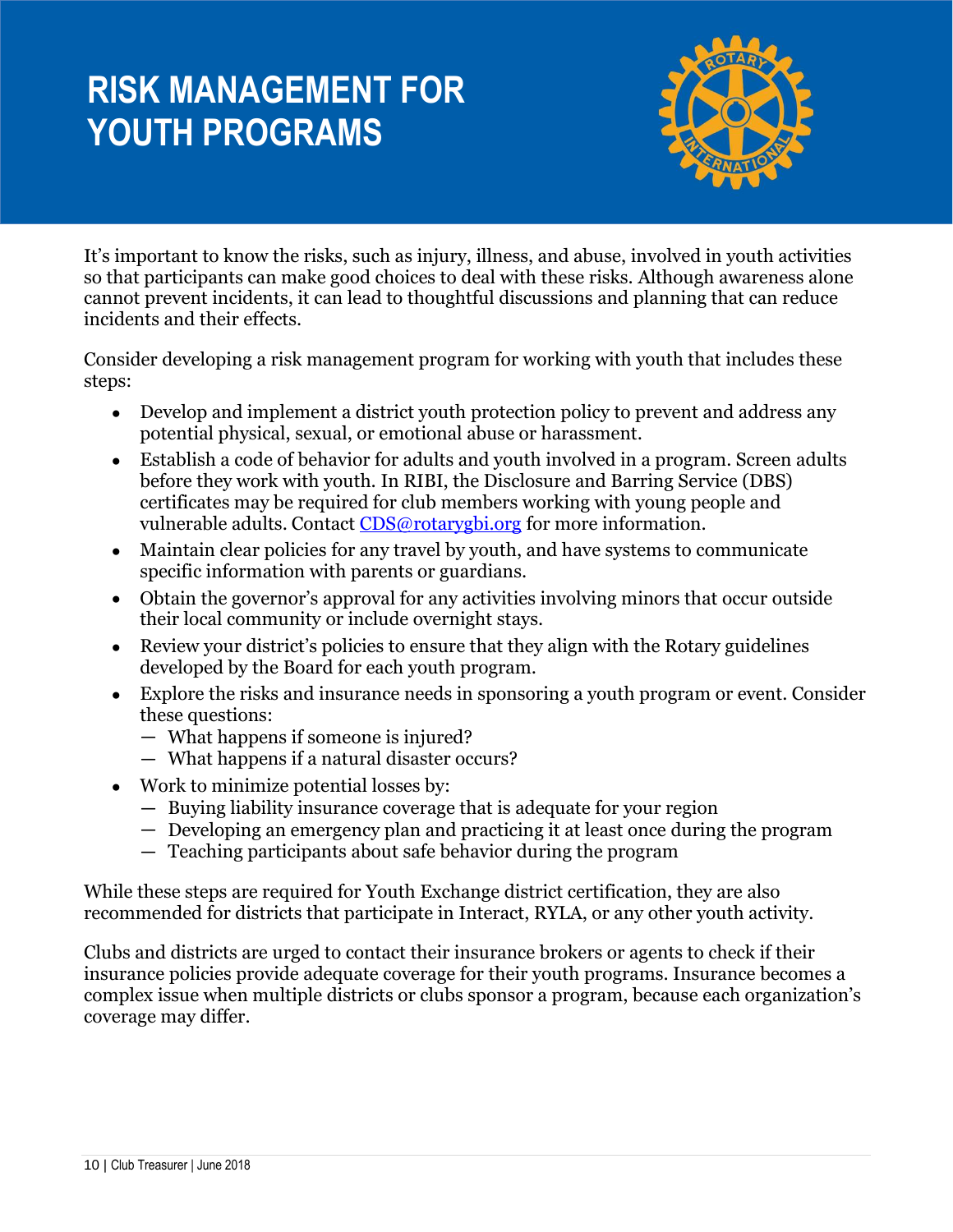All participants, including youth and organizers, are urged to verify that their health and life insurance will provide adequate coverage during a program. Many health insurance policies provide only limited coverage outside a certain area, so this precaution is especially important when participants travel or live away from home. In these cases, participants must obtain a travel medical and accident insurance policy that provides these types of coverage:

- Medical expense reimbursement
- Repatriation of remains
- Emergency evacuation
- Accidental death and dismemberment

Consult legal counsel before signing an agreement or contract with any organization, contractor, or service provider. These documents may contain waivers or an indemnity and hold harmless agreement that might try to release a party from liability and transfer the risk to the club or district. Rotary International is not liable for any illness or injury to people, including participants, volunteers, and organizers, or for damage to any property.

Find more information on effective youth program policies and practices in the [Protecting](https://my.rotary.org/learn?deep-link=https%3A//learn.rotary.org/members/learn/course/internal/view/elearning/422/protecting-youth-program-participants)  [Youth Program Participants](https://my.rotary.org/learn?deep-link=https%3A//learn.rotary.org/members/learn/course/internal/view/elearning/422/protecting-youth-program-participants) course in the [Learning Center.](file://///ri-fs13/Learning%20and%20Development/publications%20and%20courses/0_Courses/Club%20Officer%20Courses/Treasurer/CT_Managing%20Club%20Finances/EN/Rotary.org/learn)

#### **Rotary's Statement of Conduct for Working with Youth**

Rotary International strives to create and maintain a safe environment for all youth who participate in Rotary activities. To the best of their ability, Rotarians, Rotarians' spouses and partners, and other volunteers must safeguard the children and young people they come into contact with and protect them from physical, sexual, and emotional abuse.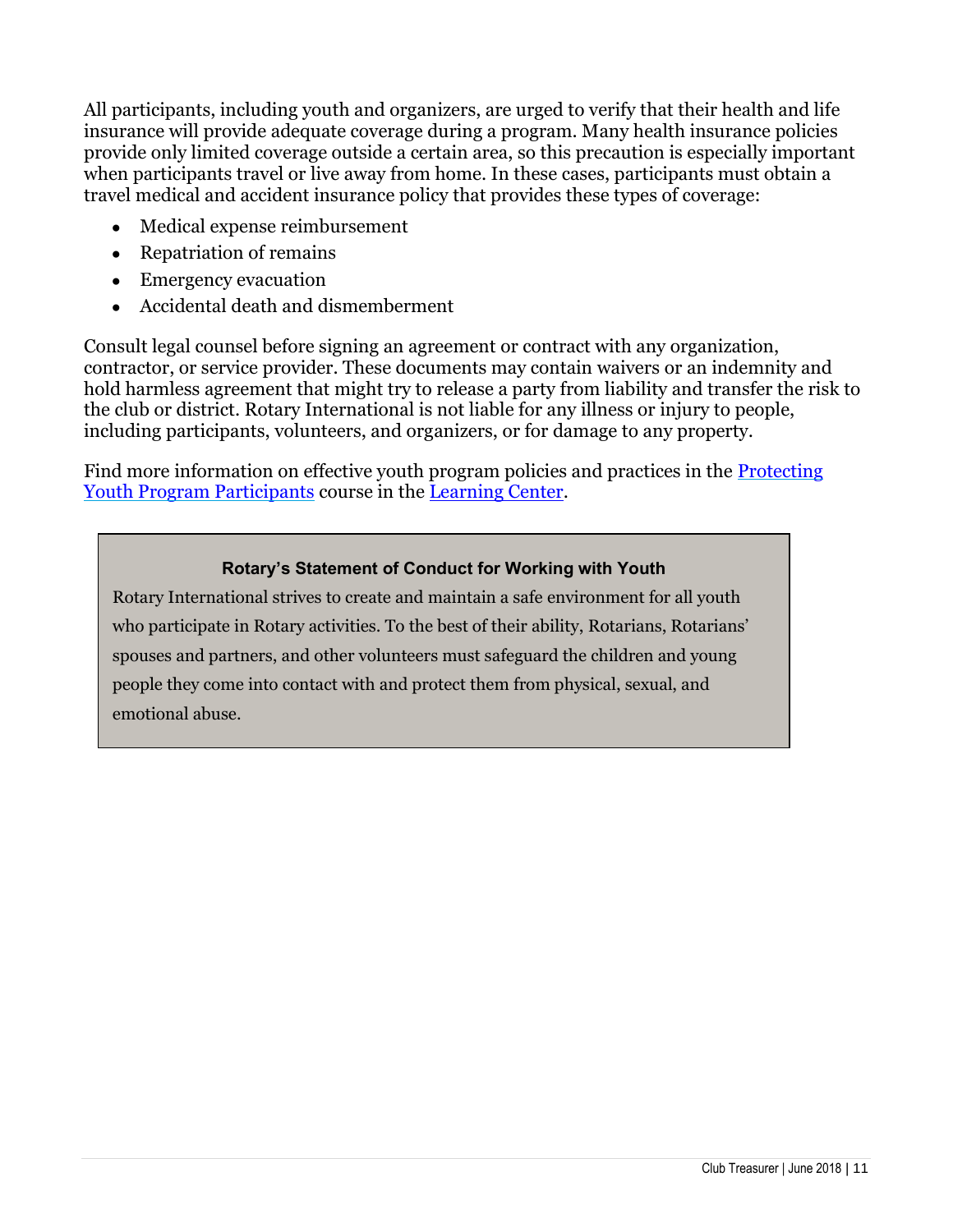# **CLUB TREASURER DISTRICT TRAINING ASSEMBLY DISCUSSION QUESTIONS**



**The district training assembly is a great chance to exchange ideas with other incoming club leaders. These questions can help you prepare for your assembly.**

How can you prepare for your term as treasurer?

What fundraising activities might your club hold this year, and how will you, as treasurer, be involved?

How would your club prepare for a financial audit?

How can you work with fellow club leaders and committees to manage club funds responsibly?

What is one goal you will work toward next year? How does this goal support your club's strategic plan?

What problems might arise, and how could you address them?